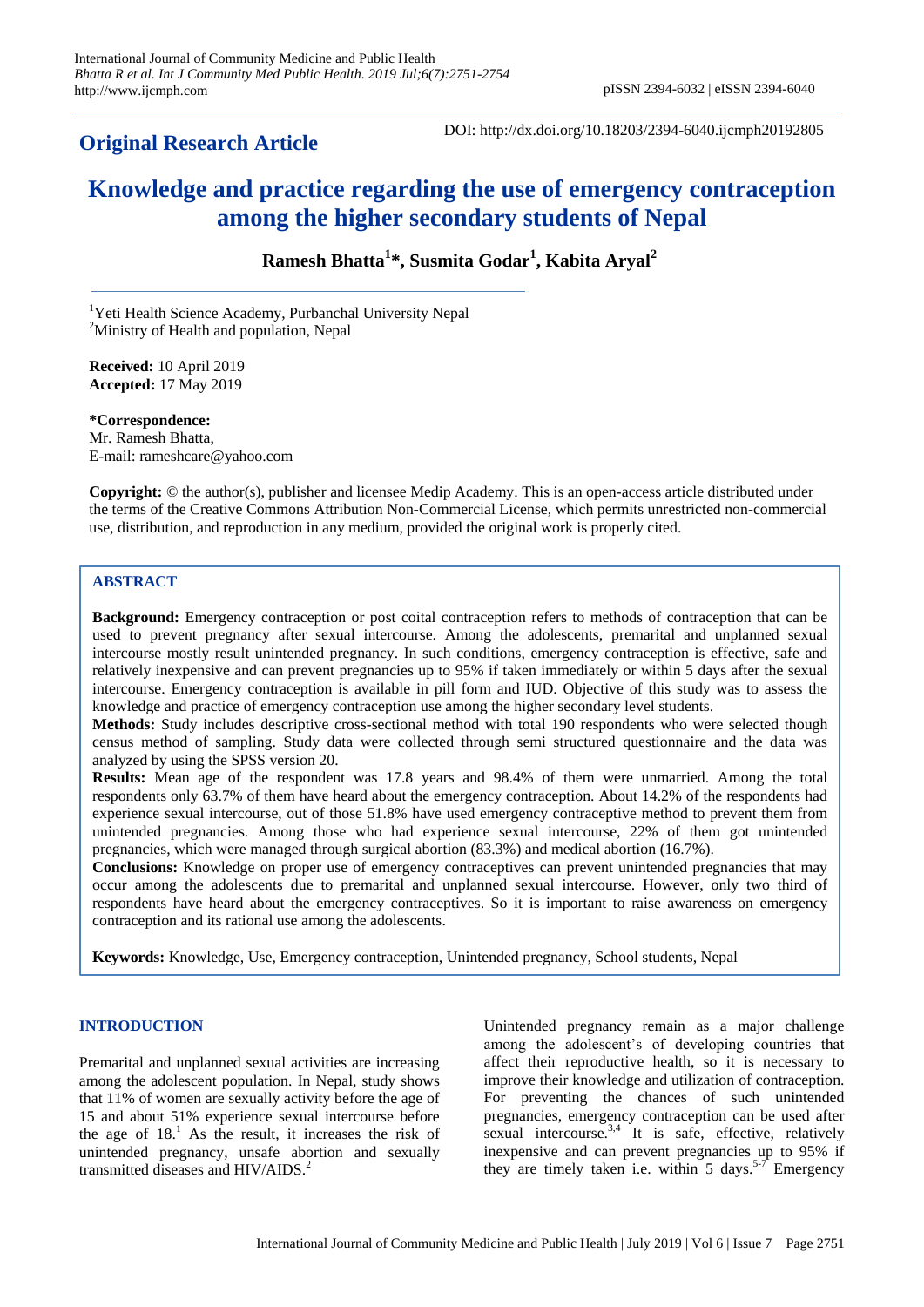contraception method includes copper-bearing intrauterine devices (IUDs) and the emergency contraceptive pills (ECPs).<sup>5</sup> Under the emergency contraceptive pills, ulipristal acetate, levonorgestrel or combined oral contraceptives consisting of ethinyl estradiol plus levonorgestrel are the regimens recommended by the WHO.<sup>5</sup>

For the adolescents, emergency contraceptives could be beneficial if they are involved in sexual intercourse regularly or occasionally but do not use other contraceptive method.<sup>7,8</sup> It could also be used when there is failure of barrier method due to spillage or breakage of condoms and in the condition of forced sex or rape.<sup>9</sup>

Study shows that about five million women and girls are treated each year due to the complications related with abortion at hospitals among them significant number of adolescents are also included.<sup>10</sup> Though the abortion is legalized in Nepal but due to the various social restrictions, stigmas and taboos, still the abortion services are provided under highly risky and traditional methods.<sup>10</sup> They also take abortion service from unauthorized health institutions where the untrained health workers are involved; such scenario creates more health threat among the adolescents

One of the major contributing factor that result into unintended pregnancy and unsafe abortion is due to the lack of proper information and knowledge among the women on the different contractive methods including emergency contraceptive that are available in the market.<sup>11</sup> Due to lack of awareness on emergency contraception, women are not able to make informed contraceptive choice, hence it is necessary to aware and make its easy availability to support women to have better informed choices.<sup>12</sup> Another approach to increase knowledge and information on emergency contraception can be done by promoting reproductive health education.<sup>13</sup>

#### **METHODS**

This was a descriptive cross-sectional study conducted among female students of class 11 and 12 studying in two government higher secondary school from April to May, 2018. The study site is located in peri-urban area of Kathmandu, the capital of Nepal.

Total 190 female students were included in the study based on census sampling method. Questionnaires were distributed to each student and collected at the end of the day. Verbal consent was obtained from the student who participated in the study. Ethical clearance was obtained from the research committee of the campus. Descriptive statistical analysis was used. All the relevant information was obtained from the respondents through selfadministered questionnaires, and the data were entered and analyzed using the Statistical Package for the Social Sciences version 20.0, and presented in frequency tables.

#### **RESULTS**

#### *Socio-demographic characteristic*

Socio-demographic characteristic of the respondent shows that all the respondents belong to age group 16-20 years with the mean age of 17.8 years. Majority (54.2%) of the respondents were studying in grade 11 and 45.8% of them were in grade 12. Study respondents were studying under different faculties' i.e. education (64.7%), management (23.2%) and humanities (12.1%). Majorities (i.e. 98.4%) of the respondents were unmarried and most of them (i.e. 72.1%) follow the Hindu religion.

#### **Table 1: Socio-demographic characteristic of respondents (n=190).**

| <b>Variable</b>           | <b>Frequency</b> | <b>Percentage</b><br>(%) |
|---------------------------|------------------|--------------------------|
| Age (mean age-17.8 years) |                  |                          |
| Below mean age            | 74               | 38.9                     |
| Above mean age            | 116              | 61.1                     |
| Grade                     |                  |                          |
| Grade 11                  | 103              | 54.2                     |
| Grade 12                  | 87               | 45.8                     |
| <b>Faculties</b>          |                  |                          |
| Education                 | 123              | 64.7                     |
| Management                | 44               | 23.2                     |
| <b>Humanities</b>         | 23               | 12.1                     |
| <b>Marital Status</b>     |                  |                          |
| Married                   | 3                | 1.6                      |
| Unmarried                 | 187              | 98.4                     |
| <b>Religion</b>           |                  |                          |
| Hindu                     | 137              | 72.1                     |
| <b>Buddhist</b>           | 31               | 16.3                     |
| Christian                 | 14               | 7.4                      |
| Others                    | 8                | 4.2                      |

#### *Status of knowledge on emergency contraception*

Among the total respondents, only 121 (63.7%) have heard about the emergency contraception. Among those who have heard about the emergency contraception were further asked on the meaning, indication, side effects and appropriate timing of use to determine the level of knowledge. It shows that about 28.9% of the respondents had fair knowledge on it however still about 71% has poor knowledge.

## *Use of emergency contraception and management of unintended pregnancies*

Among the total 190 respondents only 27 (i.e. 14.2%) had experienced sexual intercourse. Those who had experienced sexual intercourse were further asked on if they have used any contraception methods. Out of 27 respondents, 51.8% have used emergency contraceptive method to protect them from unintended pregnancies.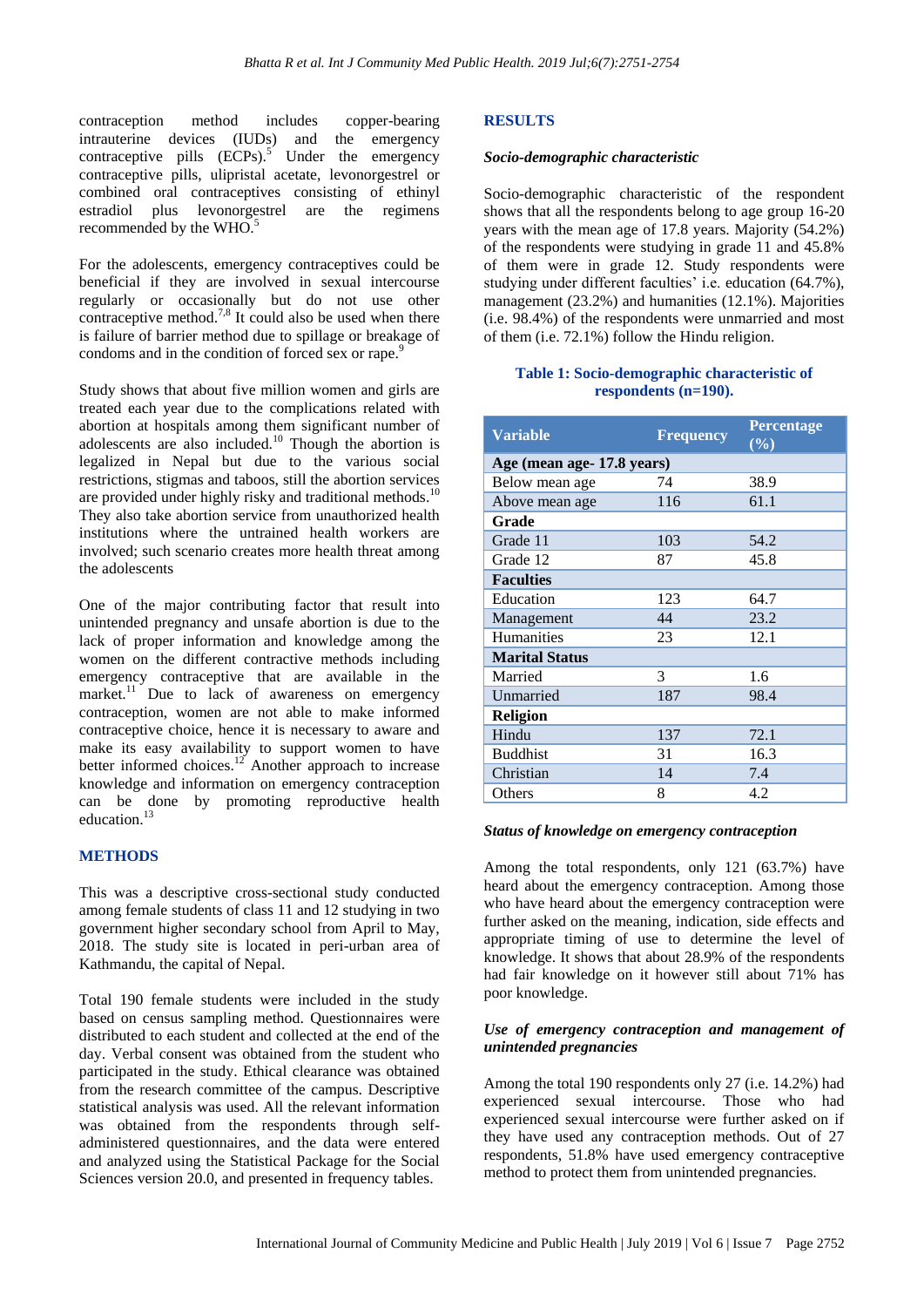Similarly among those who had experienced sexual intercourse, only 22% of them got unintended pregnancies. Among those respondents who got pregnant, 83% of them managed it through surgical abortion and 16.7% respondent managed it through medical abortion.

# *Source of information to know about emergency contraception*

Among those respondents who have heard about the emergency contraception, they were asked about the source from where they got the information on emergency contraception. Majority of the respondents i.e. 52.06% of them told that they got information through class room education, 20.6% told that they got information from health personnel and pharmacy. Similarly other sources were mass-media (television and radio) (9.9%), friends (7.4%) etc.

# **DISCUSSION**

Result from this study shows that two third of the respondent have heard about the emergency contraception. Among those who have heard about it only 28.9% have fair knowledge regarding its meaning, indications, side effects and appropriate timing of use but still 71% of the respondents had poor knowledge on it.

Out of total respondents 14.2% of the respondents had experience sexual intercourse and out of them only 51% have used emergency contraceptive method for preventing from unintended pregnancies. This figure is almost close to another similar study conducted in Nepal that shows 13.7% of the adolescents had premarital sexual intercourse.<sup>14</sup> However, it is much less as compared to national data that shows 51% of the women experience sexual intercourse before the age of 18.<sup>1</sup>

Out of those who experienced the sexual intercourse, 22% of them got unintended pregnancy. Study shows that about 19% of pregnancies in Nepal are unintended (12% mistimed and 7% unwanted).<sup>1</sup> Similarly another study from Nepal shows that 50% of pregnancies were unintended.<sup>15</sup> Usually unintended pregnancies occur due to the unavailability or failure of contraceptive use. Such scenario could be improved through providing knowledge and awareness among the user, proper counseling and increasing availability of suitable contraceptive method.<sup>10</sup>

In majority of the women, unintended pregnancy is the major causes of induced abortions. <sup>10</sup> This study shows that among those who experienced unintended pregnancies 83% of them managed it through surgical abortion and 16.7% of respondent managed it through medical abortion. It shows the need of awareness on medical abortion service and making the service more accessible to the adolescents.

Though the government and non-governmental sector has made huge investment in raising awareness on the family planning devices and its proper use, but the study data shows that majority (i.e. 52.06%) of the respondents have heard about the emergency contraceptive through classroom education. Similarly about 20.6% of the respondents have heard about it from the health workers and pharmacy personnel, 9.9% have heard from the television and radio and 7.4% of them heard about it from their friends. However, similar study from Nepal shows that 70% of the emergency contraception user got information about it from their friends followed by television (30%) and about 27% of them got information through the health personnel.<sup>16</sup>

*Funding: No funding sources Conflict of interest: None declared Ethical approval: The study was approved by the Institutional Ethics Committee*

### **REFERENCES**

- 1. Ministry of Health, Nepal, New ERA, and ICF. Nepal Demographic and Health Survey 2016. Kathmandu: Ministry of Health, Nepal, New ERA, and ICF; 2017.
- 2. Salih NA, Metaferia H, Reda AA, Biadgilign S. Premarital sexual activity among unmarried adolescents in northern Ethiopia: a cross-sectional study. Sexual & Reproductive Healthcare. 2015;6(1):9-13.
- 3. Nworah OA, Sunday NU, Joseph UO, Monday OO, Josephat AC. Knowledge, attitude and practice of emergency contraception among students in tertiary school in Anambra State Southeast Nigeria. Int J Med Med Sci. 2010;2:1-4.
- 4. Aziken ME, Okonta PI, Adedapo BA. Knowledge and perception of emergency contraception among female Nigerian undergraduates. Int Family Planning Perspectives. 2003;2:84-7.
- 5. Emergency contraception, Key facts (2018). World Health Organization. (Retrieved on: 20 March 2019). Available at: https://www.who.int/newsroom/fact-sheets/detail/emergency-contraception. Accessed on 2 March 2019.
- 6. Vasilakis C, Jick S, Jick H. The risk of venous thromboembolism in users of postcoital contraceptive pills. Contraception. 1999;59(2):79- 83.
- 7. Arowojolu AO, Adeyemi OA. Perception and practice of emergency contraception by postsecondary school students in southwest Nigeria. Afr Reprod Health. 2000;4(1):56- 65.
- 8. Babatunde OA, Ibirongbe DO, Omede O, Babatunde OO, Durowade KA, Salaudeen AG, et al. Knowledge and use of emergency contraception among students of public secondary schools in Ilorin, Nigeria. Pan Afr Med J. 2016;23(1):1.
- 9. Rahaman H, Renjhen P, Kumar A, Pattanshetty S, Sagir A, Dubey H. A study on Emergency contraception practice among Nursing staff In